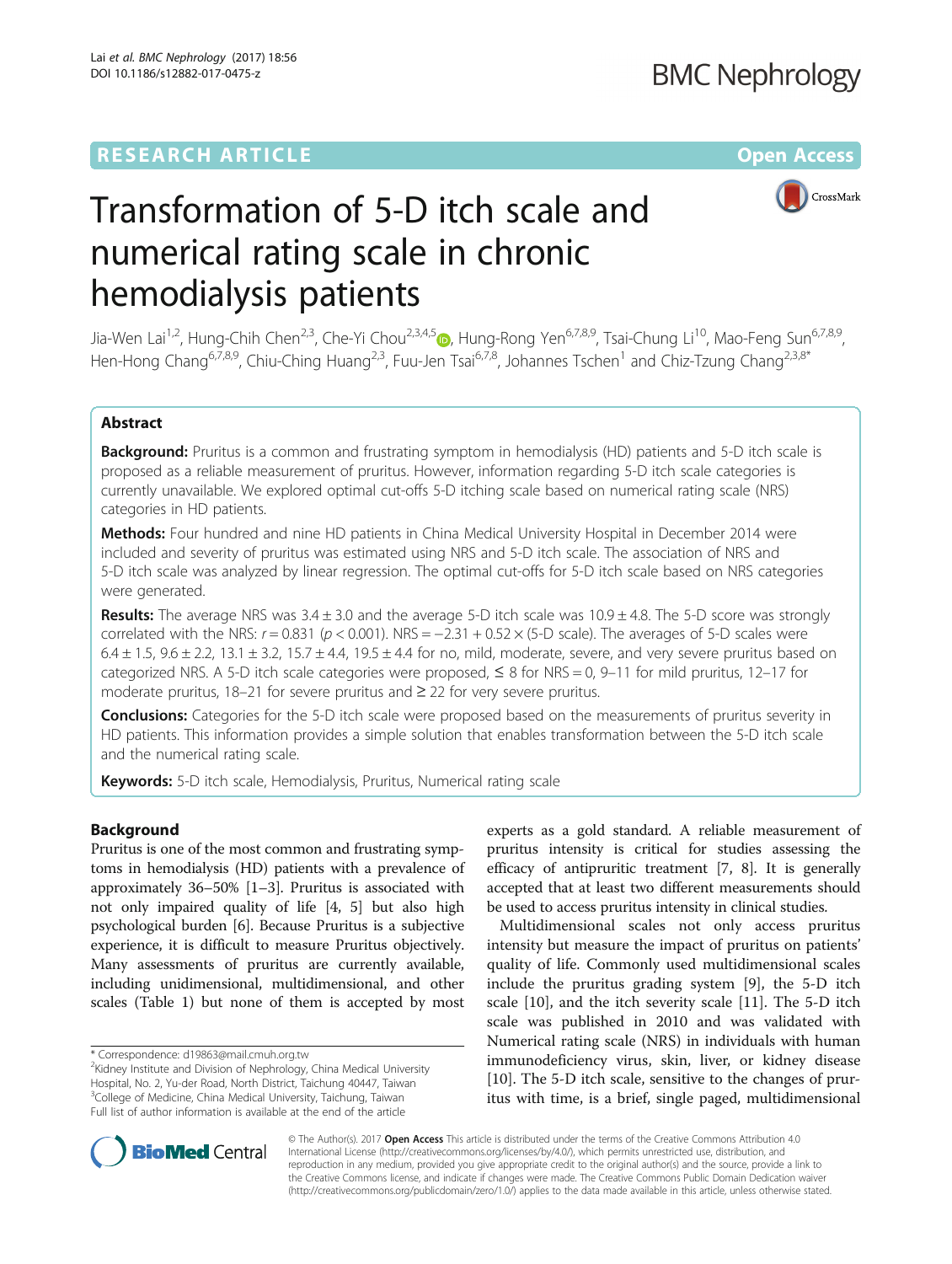<span id="page-1-0"></span>Table 1 Summary of measurements of pruritus in the literature

Uni-dimensional scale

Visual analogue scale (VAS), numerical rating scale (NRS), and verbal rating scale (VRS)

Multi-dimensional scales

5D itch scale, four-item questionnaire, itch severity scale, pruritus grading system

Measurement of scratching episodes Measurement of limb movements

Imaging of brain activity

Measurement of itch threshold

Scales assessing the psychosocial condition of the patient related to itch ItchQoL, Dermatology Life Quality Index and Beck's Depression Inventory

quantification of pruritus. NRS, an unidimensional scale, which may be the most widely used is a validated measurement of UP in HD patients [\[1, 4, 6\]](#page-4-0). Pruritus intensity measured using NRS can be categorized into no (0 point), mild (1–3 points), moderate (4–6 points), severe (7–8 points), and very severe pruritus ( $\geq$ 9 points). However, information regarding the 5-D itch scale categories on uremic pruritus is currently not available. The aim of the study is to investigate the 5-D itch scale categories based on NRS categories in HD patients. The information found will enable comparisons of the pruritus intensity and prevalence of pruritus among studies using different score systems. This information would make contribution to bioinformatics researches.

## **Methods**

All patients who received HD for more than 3 months and signed the inform consent in China Medical University Hospital were enrolled. Patients were excluded if they were younger than 20 years old or were not able to sign their own consent for any reason. The severity of pruritus was measured using a 0-to-10 NRS  $(0 = no$ pruritus,  $10 =$  maximal pruritus) [[12](#page-4-0)] and the 5-D itch scale [\[10\]](#page-4-0). NRS categories were defined as 0 for no pruritus, 1–3 points for mild pruritus, 4–6 points for moderate pruritus, 7–8 points for severe pruritus, and ≥ 9 points for very severe pruritus [\[12\]](#page-4-0). A severity of pruritus more than moderate pruritus was considered as symptomatic pruritus (NRS  $\geq$  4). The causes of kidney disease were diagnosed by the primary care physician of nephrology at the initiation of HD. Patients' serum calcium and phosphorus were measured in the same month when the pruritus was measured and their intact parathyroid hormone (iPTH) and Kt/V were measured in 3 months after or before the pruritus was measured.

## Statistical analysis

A descriptive analysis was performed as appropriate: median and interquartile range in the case of non-parametric variable and mean and standard deviation in the case of parametric distributed variable. Analysis of variance, Mann–Whitney  $U$  test,  $t$ -test, or chi-square test for categorical variables were performed according to standard indications. The association of 5-D itch scale and NRS was analyzed using linear regression. The receiver operating characteristic curve of the 5-D itch scale in association with symptomatic pruritus ( $NRS \geq 4$ ) was generated. All analyses were performed using IBM SPSS Statistics for Windows, Version 22.0 Armonk, NY: IBM Corp and a  $p < 0.05$  was considered statistically significant.

## Results

The study population consisted of 409 HD patients with a mean age of  $63 \pm 13$  years (Table 2). The causes of kidney disease include diabetes 45.5%, chronic glomerulonephritis 25.2%, hypertension 18.6% and others 10.3%. The average NRS was  $3.4 \pm 3.0$  and the average 5-D itch scale was  $10.9 \pm 4.8$ . The prevalence of uremic pruritus was 43% when uremic pruritus was defined as moderately severe pruritus (NRS  $\geq$  4). There was no difference in NRS and 5-D itch scale according to the etiology of kidney disease.

The 5-D score was strongly correlated with the NRS and the Pearson's correlation coefficients were  $r = 0.831$ ( $p < 0.001$ ). An equation: NRS = -2.31 + 0.52 × (5-D itch scale) was generated with a  $\mathbb{R}^2$  of 0.684 (Fig. [1](#page-2-0)). The area under the receiver operating characteristic curve (Fig. [2](#page-2-0)) of 5-D itch scale was 0.915 (95% confidence interval: 0.889–0.941,  $p < 0.001$ ) for moderately severe pruritus defined by NRS  $\geq$  4.

Based on the NRS categories, 100 (24.4%) patients had NRS = 0, 176 (43%) patients had moderate to very severe pruritus (NRS  $\geq$  4), 133 (32.5%) patients had mild

Table 2 Characteristics of all patients

| Characteristics            | $N = 409$ |           |
|----------------------------|-----------|-----------|
| Age (year)                 | 63        | ±13       |
| Male                       | 215       | 52.6      |
| Causes of kidney disease   |           |           |
| <b>Diabetes</b>            | 186       | 45.0      |
| Chronic glomerulonephritis | 103       | 25.2      |
| Hypertension               | 78        | 18.6      |
| Others                     | 42        | 10.3      |
| Pruritus scale             |           |           |
| Numerical rating scale     | 3.4       | $\pm 3.0$ |
| 5-D itch scale             | 10.9      | ±4.8      |
| Calcium (mg/dl)            | 9.3       | ±0.9      |
| Phosphorus (mg/dl)         | 5.6       | ±1.5      |
| iPTH (pg/ml)               | 111.1     | 448.9     |
| Kt/V                       | 1.3       | $\pm 0.3$ |

iPTH intact parathyroid hormone in interquartile range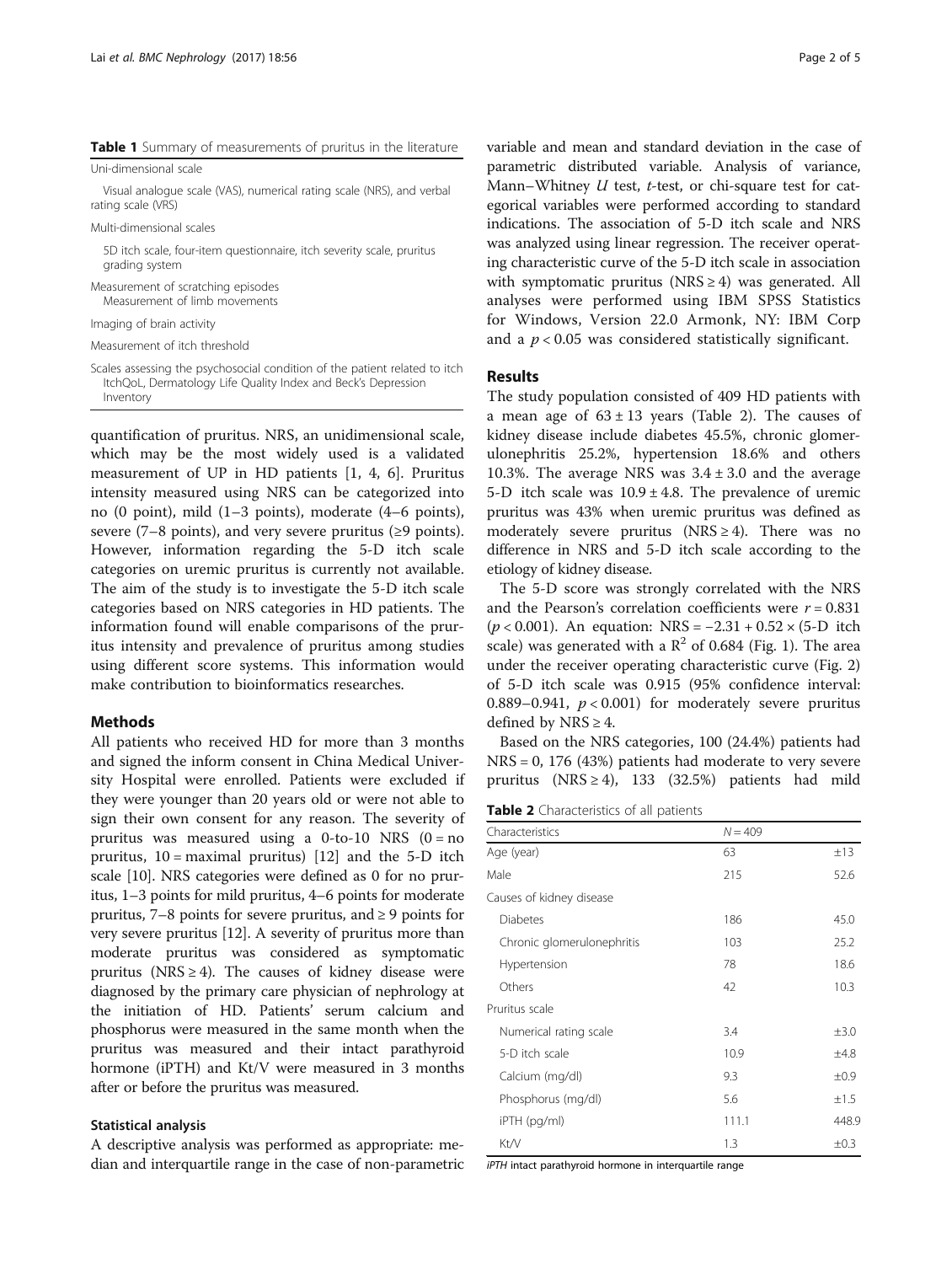<span id="page-2-0"></span>

pruritus (NRS 1–3), 107 (26.2%) patients had moderate pruritus (NRS 4–6), 39 (9.5%) patients had severe pruritus (NRS 7–8), and 30 (7.3%) patients had very severe pruritus (NRS  $\geq$  9, Table 3). The 5-D itch scale was  $6.4 \pm 1.5$  in patients with NRS = 0,  $9.6 \pm 2.2$  in patients with mild pruritus,  $13.1 \pm 3.2$  in patients with moderate pruritus,  $15.7 \pm 4.4$  in patients with severe pruritus, and



 $19.5 \pm 4.4$  in patients with very severe pruritus. The minimal-maximal 5-D itch scales were 5–9, 5–17, 7–21, 9–25, 5–25 in patients with  $NRS = 0$ , mild, moderate, severe, and very severe pruritus, respectively.

By applying the equation:  $NRS = -2.31 + 0.52 \times (5-D)$ itch scale), we propose the following 5-D itch scale categories:  $\leq 8$  for NRS = 0, 9–11 for mild pruritus, 12– 17 for moderate pruritus, 18–21 for severe pruritus, and  $\geq$  22 for very severe pruritus (Table [4\)](#page-3-0). Using the cut-offs, 262 (64.1%) patients were classified as the same severity categories in the 5-D itch scale categories and in the NRS categories (gray area). 38 (9.3%) patients were classified as more severe pruritus categories (dark gray area) and 108 (26.4%) patients were classified as less severe pruritus categories in the 5-D categories (light gray area). The prevalence of pruritus was 38.4% if an cut-off 12 was used to defined moderate to very severe

Table 3 Statistics of 5-D itch scale according to numerical rating scale (NRS)

| NRS categories     | 5-D itch scale |               |     |     |  |
|--------------------|----------------|---------------|-----|-----|--|
|                    | n              | Mean $\pm$ SD | Min | Max |  |
| No pruritus (0)    | 100            | $6.4 + 1.5$   | 5   | 9   |  |
| Mild $(1-3)$       | 133            | $9.6 + 2.2$   | 5   | 17  |  |
| Moderate (4-6)     | 107            | $13.1 + 3.2$  | 7   | 21  |  |
| Severe (7-8)       | 39             | $15.7 + 4.4$  | 9   | 25  |  |
| Very severe $(29)$ | 30             | $19.5 + 4.4$  | 5   | 25  |  |

NRS numerical rating scale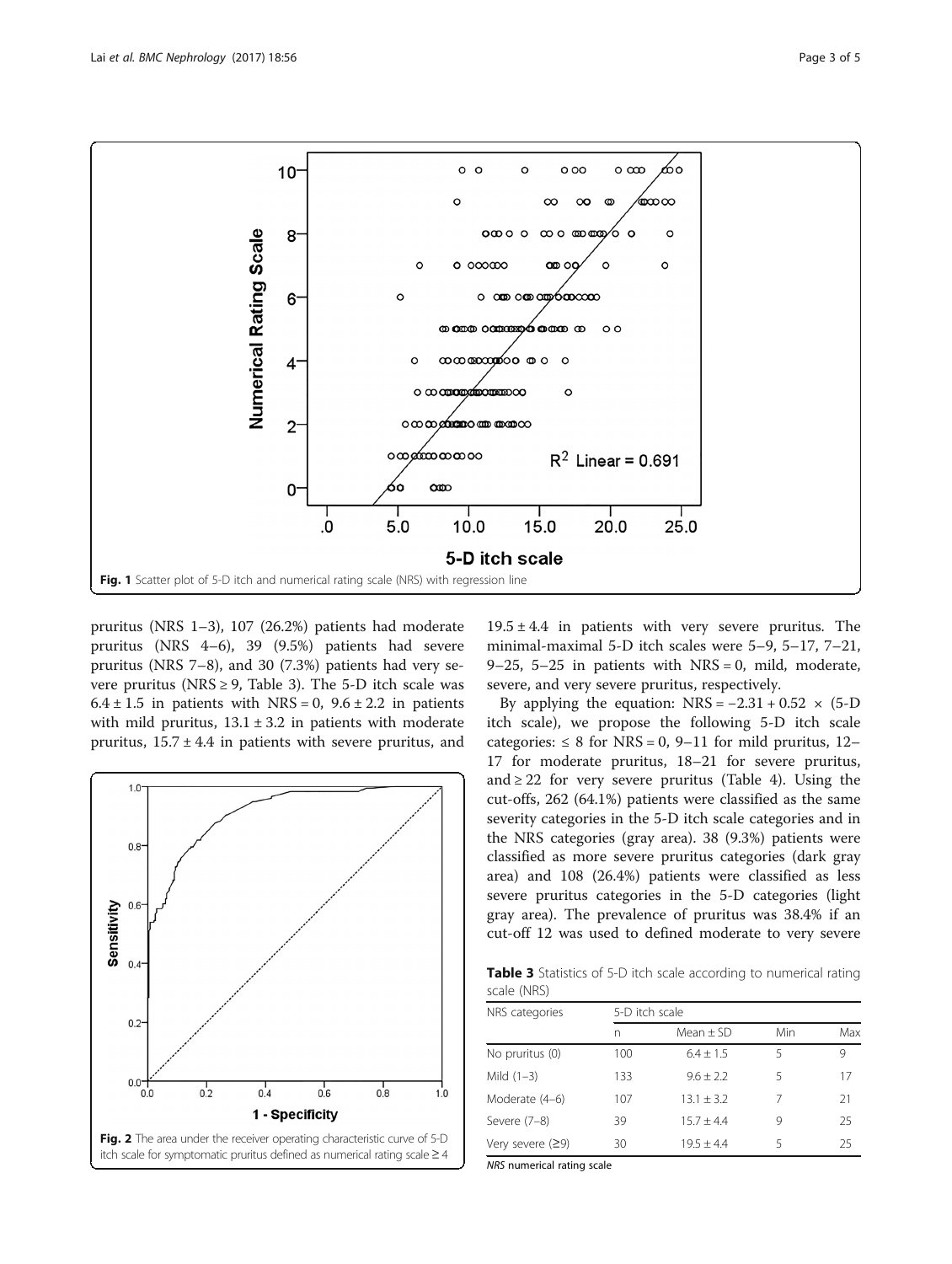| n(%)           |                   |                                 | Numerical rating scale       |                                  |                               |                                 |  |
|----------------|-------------------|---------------------------------|------------------------------|----------------------------------|-------------------------------|---------------------------------|--|
|                |                   | No pruritus<br>(0)<br>$n = 100$ | Mild<br>$(1-3)$<br>$n = 133$ | Moderate<br>$(4-6)$<br>$n = 106$ | Severe<br>$(7-8)$<br>$n = 39$ | Very severe<br>(29)<br>$n = 30$ |  |
| 5-D itch scale | $≤8 n = 141$      | 99 (70.2)                       | 36(25.5)                     | 5(3.5)                           | 1(0.7)                        | 0(0)                            |  |
|                | $9 - 11$ n = 110  | 1(0.9)                          | 72 (65.5)                    | 27(24.5)                         | 7(6.4)                        | 3(2.7)                          |  |
|                | $12 - 17$ n = 109 | 0(0)                            | 25(22.9)                     | 65 (59.6)                        | 15 (13.8)                     | 4(3.7)                          |  |
|                | $18 - 21$ n = 32  | 0(0)                            | 0(0)                         | 9(28.1)                          | 13 (40.6)                     | 10(31.3)                        |  |
|                | $\geq$ 22 n = 16  | 0(0)                            | 0(0)                         | 0(0)                             | 3(18.8)                       | 13 (81.2)                       |  |

<span id="page-3-0"></span>Table 4 Categories of 5-D itch scale compared to numerical rating scale categories

pruritus. When  $NRS \geq 4$  was used as a standard to define pruritus, the sensitivity and specificity were 75% and 89.3% for 5-D itch scale with 12 as a cut-off. We did not find significant association between 5-D itch scale and serum calcium ( $p = 0.09$ ), phosphorus ( $p = 0.12$ ), Kt/V  $(p = 0.31)$ , and iPTH (log-transformed,  $p = 0.47$ ).

## Discussion

In this cross-sectional study, we purposed 5-D itch scale categories based on their correlation with NRS categories of pruritus in HD patients. Information obtained from this study may enable an easy transformation between 5-D itch scale and NRS. The prevalence of pruritus is 43% using NRS  $(≥4)$  in this population and this prevalence is similar to that reported in the previous studies [\[2](#page-4-0), [13](#page-4-0)]. The prevalence of pruritus is slightly lower (38%) when the 5-D itch scale with a cut-off of 12 points is applied. There is no truly "no pruritus" in the 5-D itch scale and the 5-D itch scale is 7.5 points higher than the NRS. A 5- D itch scale less than 8 points may be equal to NRS = 0. In addition, the prevalence of pruritus is lower when a cutoff of 12 points is used in the 5-D itch scale. A cut-off of 10 points of 5-D itch scale results in a close percentage of patients with pruritus defined by  $NRS \geq 4$ . As shown in Table [3](#page-2-0), 26.4% patients have higher pruritus intensity using NRS but have lower pruritus intensity in the 5-D itch scale. This might suggest over-estimation of pruritus in NRS. The NRS can be obtained in 10 s and this is the major advantage of NRS. It usually took one to two minutes to complete the 5-D questionnaire in most patients. The upper arm and forearm are the most common locations of pruritus in HD patients and most of the pruritus the tape used during HD. There are good correlations (0.88–0.92) between NRS and each domain of the 5-D itch scale. The 5-D itch scale provided detailed assessments on the distribution of pruritus and the effect of pruritus on quality of life. Some patients may report a higher NRS when they have the 5-D questionnaire before NRS but this difference is not statistically significant.

We also investigated factors associated with uremic pruritus, but we did not find a significant association of pruritus with patients' age, gender, causes of kidney

disease, calcium, phosphorous, Kt/v, and iPTH. Prior to the study, we suspect that patients with diabetes as the primary kidney disease may be associated with pruritus. The prevalence of uremic pruritus (44%) in patients with diabetes as their primary kidney disease was similar to the prevalence (42.2%) of non-diabetic patients. Diabetes was not associated with higher NRS and 5-D itch scale in linear regression, either.

There were some potential limitations of this study. First, the cut-offs of 5-D itch scale were determined using the equation generated from linear regression. Validation of the sensitivity and specificity using a different set of data is needed in order to improve the generalizability of this finding. Second, the prevalence of uremic pruritus may be may be more prevalent in cold seasons [\[14\]](#page-4-0). As this study was conducted in December, the prevalence of uremic pruritus may be relatively high. Third, the severity of pruritus may be under-estimated using the 5-D itch scale categories when compared to NRS categories (Table [3\)](#page-2-0). As there is no gold standard measurement of pruritus available, we were not able to identify which measurements of pruritus was more reliable.

## Conclusions

The 5-D itch scale is a reliable and multidimensional measure of uremic pruritus that is validated in hemodialysis patients. The 5-D itch scale categories are presented in this study based on its association with NRS categories. We purposed a transformation equation between the 5-D itch scale and NRS for pruritus measurements.

#### Additional file

[Additional file 1:](dx.doi.org/10.1186/s12882-017-0475-z) Raw data. (XLSX 18 kb)

#### Abbreviations

HD: Hemodialysis; NRS: Numerical rating scale

#### Acknowledgement

This work is supported by grants from China Medical University under the Aim for Top University Plan of Taiwan`s Ministry of Education (A-3-2-A) and is partially supported by grants from Academia Sinica, Taiwan (grant number BI 10150264, BM102021124, BM103010089 and BM104010113).